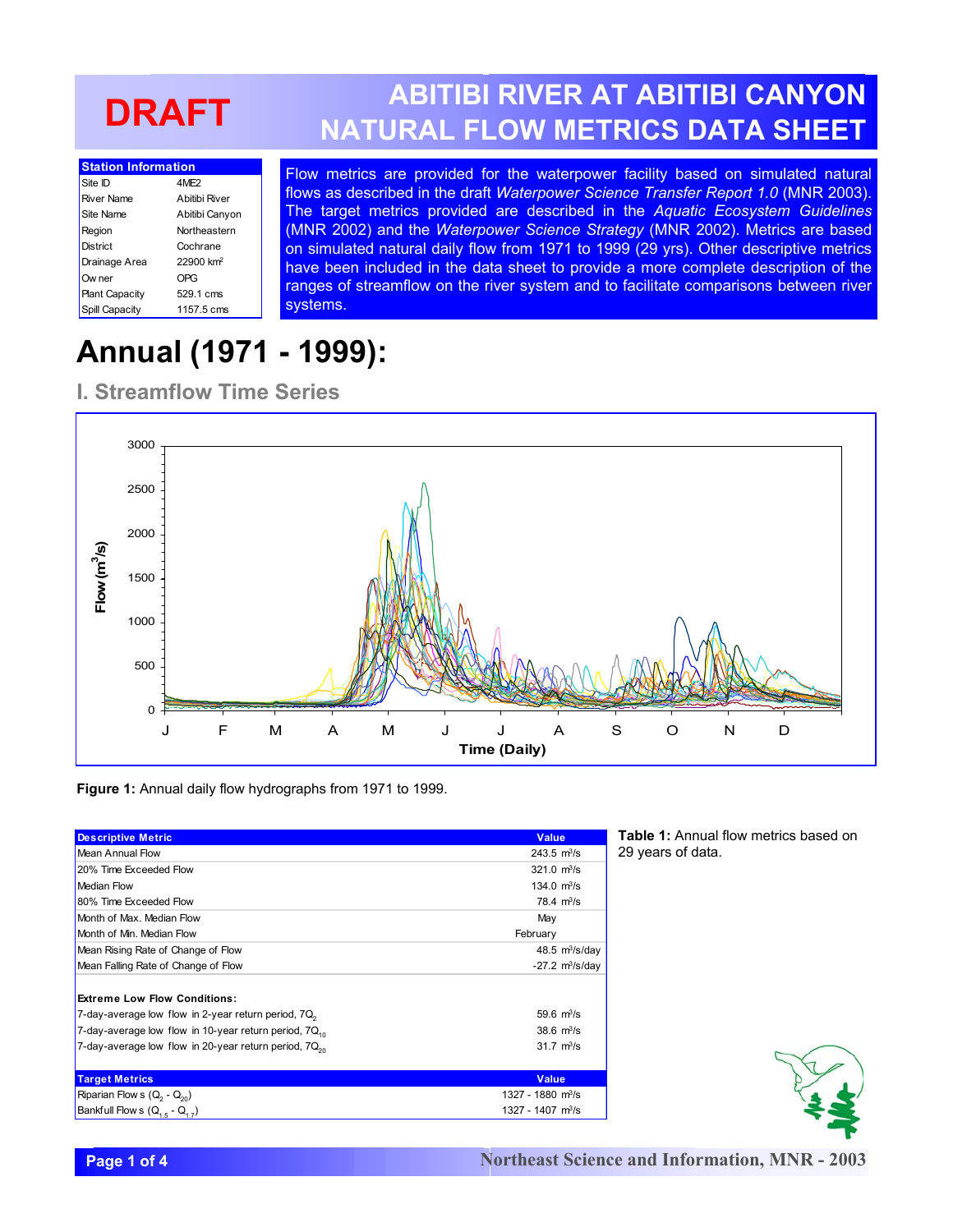# **DRAFT**

### **ABITIBI RIVER AT ABITIBI CANYON NATURAL FLOW METRICS DATA SHEET**

### **II. Flow Duration**



**Table 2 & Figure 2:** Flow duration table and curve displaying flow vs. percent time exceeded over 29 years.



#### **III. Flood Frequency Analysis**

**Table 3 and Figure 3 :** Flood frequency analysis and curve fitted by the *Log Pearson Type III* probability distribution.

#### **IV. Low Flow Frequency Analysis (Performed using 7-day-average low flow)**



**Table 4 and Figure 4:** 7-day-average low flow frequency analysis and curve fitted by the *Gumble III* probability distribution.

#### **Page 2 of 4**

#### **Northeast Science and Information, MNR - 2003**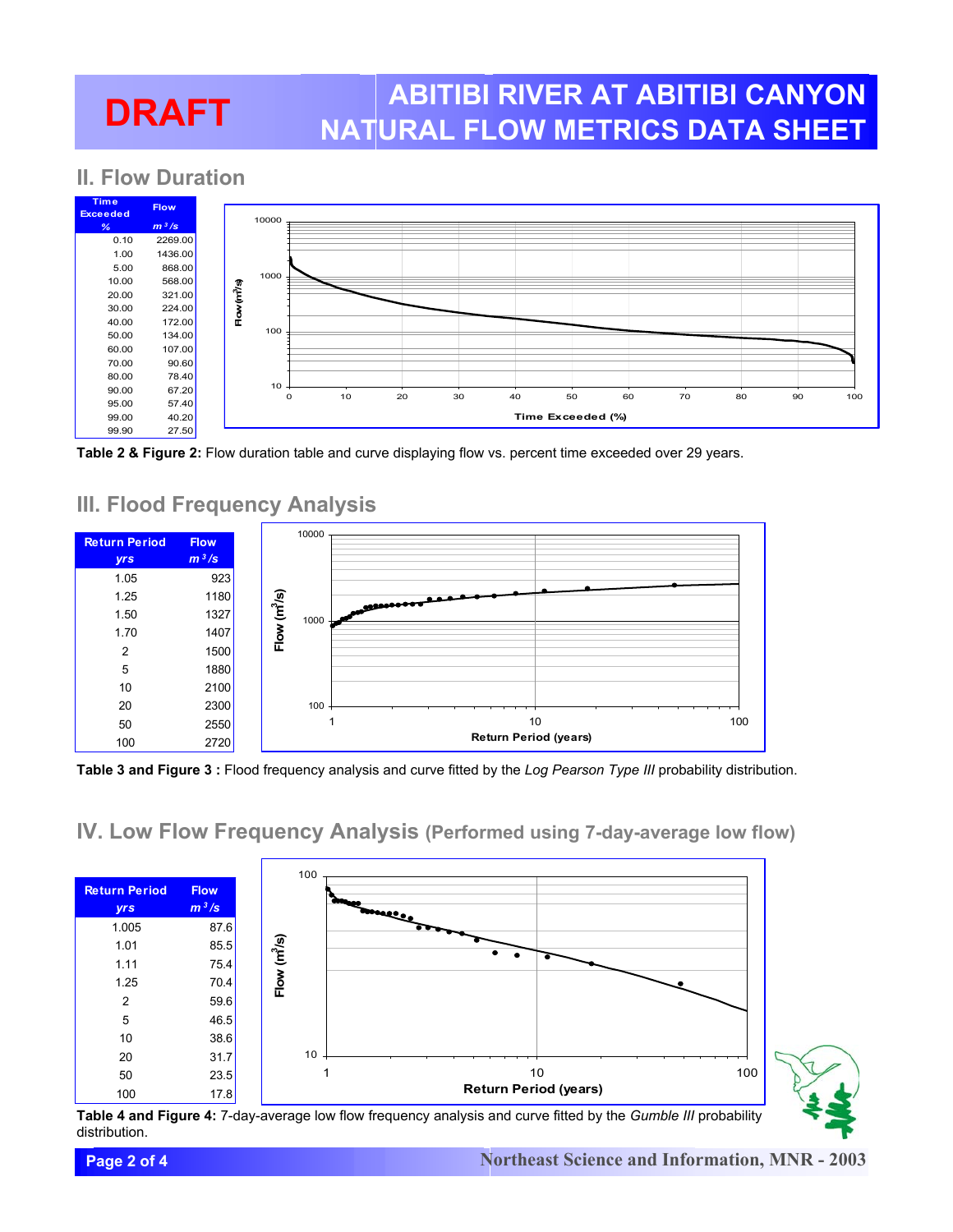#### **DRAFT ABITIBI RIVER AT ABITIBI CANYON NATURAL FLOW METRICS DATA SHEET**

## **Seasonal:**

### **I. Flow Duration**

**Table 5 and Figure 5:** Seasonal median flow duration for determining minimum flow targets.

| <b>Season</b> | <b>20% Time</b><br><b>Exceeded</b> | <b>Median</b> | <b>80% Time</b><br><b>Exceeded</b> |
|---------------|------------------------------------|---------------|------------------------------------|
|               | $m^3/s$                            | $m^3/s$       | $m^3/s$                            |
| Jan - Mar     | 94.2                               | 79.0          | 66.5                               |
| Apr - Jun     | 861.0                              | 407.0         | 175.0                              |
| Jul - Sep     | 223.0                              | 134.0         | 83.9                               |
| Oct - Dec     | 254.0                              | 160.0         | 106.0                              |



#### **II. Rate of Change of Flow**

**Figure 6 and Table 6:** Seasonal rising and falling rates of change of flow for determining ramping rate targets.

| <b>Season</b> | <b>Rising</b><br><b>Rate</b> | <b>Falling</b><br><b>Rate</b> |
|---------------|------------------------------|-------------------------------|
|               | $m^3$ /s/day                 | $m^3$ /s/day                  |
| Jan - Mar     | 16.8                         | $-7.5$                        |
| Apr - Jun     | 68.6                         | $-40.8$                       |
| Jul - Sep     | 322                          | $-19.6$                       |
| Oct - Dec     | 30.7                         | $-15.4$                       |
|               |                              |                               |